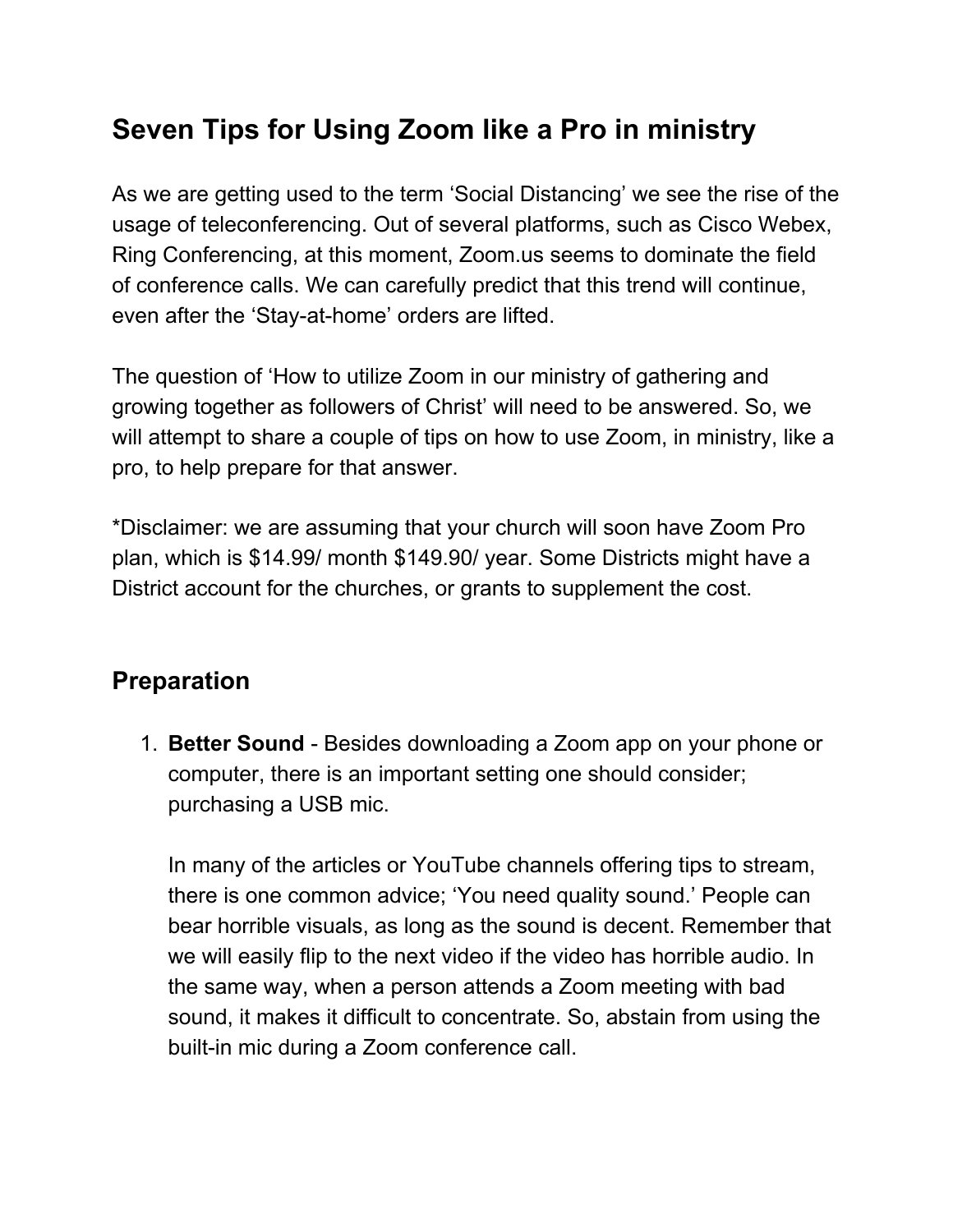Search 'USB mic' on your internet browser and you will find many decent mics in the range of \$50-70 (Of course, quality mics will range in a higher price). If that is not available, try a headphone with a mic. The quality isn't great, but better than a built-in mic.

2. **Use a Consistent Link** - Many of the meetings have a potential to become recurring. Imagine if you have to dig out from the pile of emails/ text to find the link for every meeting. One way to avoid this would be sending out a reminder an hour to 30 min before the meeting starts. There might be ways to set up automated reminders, but setting a consistent link that is consistent for the majority of your gatherings (online worship, small group, council meeting) can help your participants.

To send out a consistent link, we need to understand the nature of Zoom meeting links.



Zoom links are followed by your Personal Meeting ID. A PMI generates automatically, but you are allowed to change it. Go to your 'Profile,' and to 'Edit PMI.' You may use your church's phone number or any 10 digit number that is unique to your church. (\*Note that when setting a recurring meeting on Zoom, you are not able to use your PMI.)

Also, you may send a zoom link with the password embedded in the link. By providing a password embedded link, participants do not have to separately enter the password to enter the meeting. Zoom scrambles the password as an added security measure.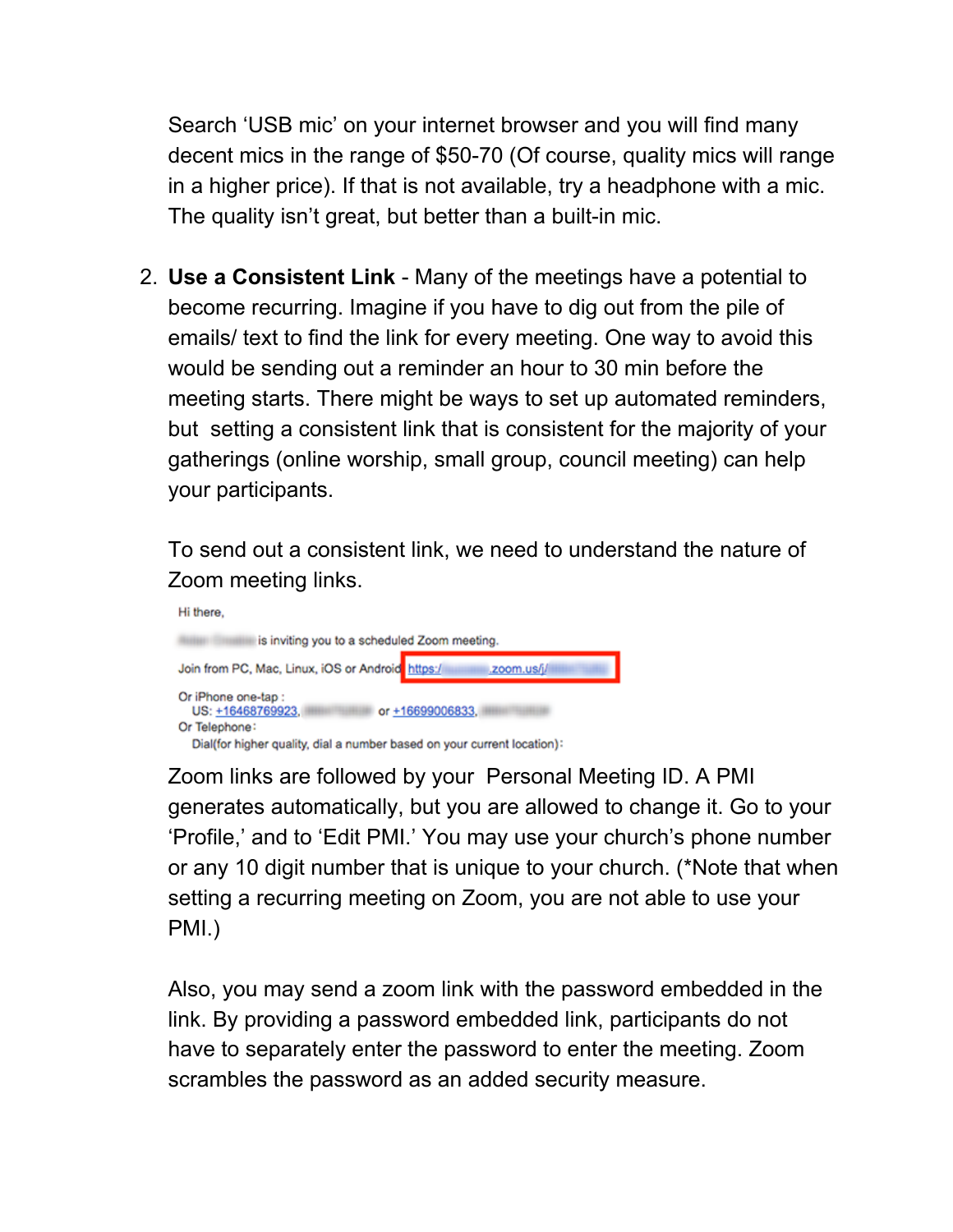3. **Virtual backgrounds** - Have you led a Zoom meeting with teenagers? Have you wondered how they change their backgrounds every 2 minutes? It is easy, and you can do it too! The benefit of using a background is 1) you can use a banner reminding them it is a church meeting, and 2) you don't have to tidy up your room every time you have a Zoom meeting.

## During the meeting

- 4. **Call-in option** One advantage of zoom is that you can invite members who might not have a smartphone or computer. If they are cautious of calling a New York number, which is closest to us in Virginia, there is an option to purchase an additional Toll-Free number. Note that even with that addition, which is around \$100/ month, there is an additional cost for providing a toll-free number). Despite the limitations of long-distance calling, when members are logged in, they can participate in the gathering via phone. They why not try Call-in Worship? In our church, we found that many of our members over 90 were not able to join any of the online worship experiences. So, at 11:00 am we host call-in worship for members who can only connect with us via a landline. As they gather, they talk and check with one another. After a while, we pray and read the Scripture for that Sunday. Then we play the recorded sermon of that Sunday, using the 'Share Screen' feature, described in detail below. After the sermon, we share our thoughts and end with the Lord's Prayer. We have learned that this became one of the only times, throughout a week, our seniors interacted with other people. And it is truly a joy to hear them chat and laugh over the phone.
- 5. **Break out rooms feature** Imagine on Sunday, members enter into the gathering area, you briefly greet them and send them to a Sunday School (Sunday Bible Fellowship at our church). Did you know that this can happen over Zoom, using the breakout room feature?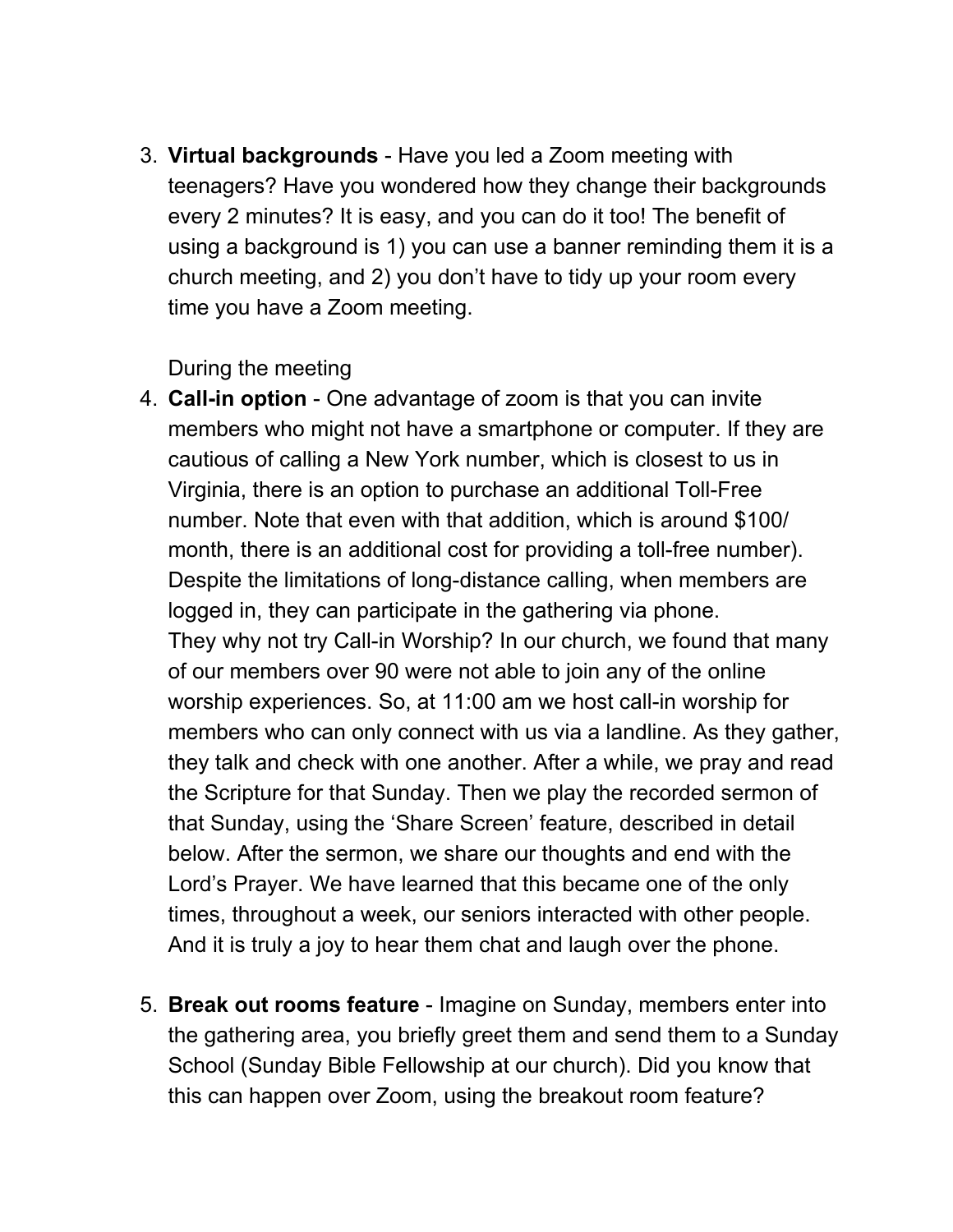Breakout room is similar to a Sunday school room in your church building. The host designates how many breakout rooms they have in the church. The Zoom host can set up the breakout room and wait in the Main Session, greeting and waiting for members. When people enter the Main Session, it is similar to the gathering area. And when the Zoom host sees more than two people from a certain Small group present, they can be sent to the breakout room. And this process happens every time someone enters the main session. By using this feature, you may continue to have Sunday Schools on your regular schedule.

Then you might ask, what about the Children's Sunday School. We have learned that having all children and adults gather for Sunday School, on Sunday morning can be difficult. So we have a similar gathering on Wednesday afternoon.

How to set up breakout rooms in Zoom.us

[https://support.zoom.us/hc/en-us/articles/206476313-Managing-break](https://support.zoom.us/hc/en-us/articles/206476313-Managing-breakout-rooms) [out-rooms](https://support.zoom.us/hc/en-us/articles/206476313-Managing-breakout-rooms)

6. **Share screen option** - Then you might ask, what do they discuss in their breakout rooms. Some small groups merely check how everyone is doing, share prayers, and pray together. Some groups actually have a Bible study. We normally use Bible Studies that come with a video lesson.

How to Share Screen in Zoom

1) Click 'Share Screen' button in your control panel

2) Click the screen or app you would like to share

3) When playing a video, make sure the check, 'Share Computer Sound' and 'Optimize for full screen video clip'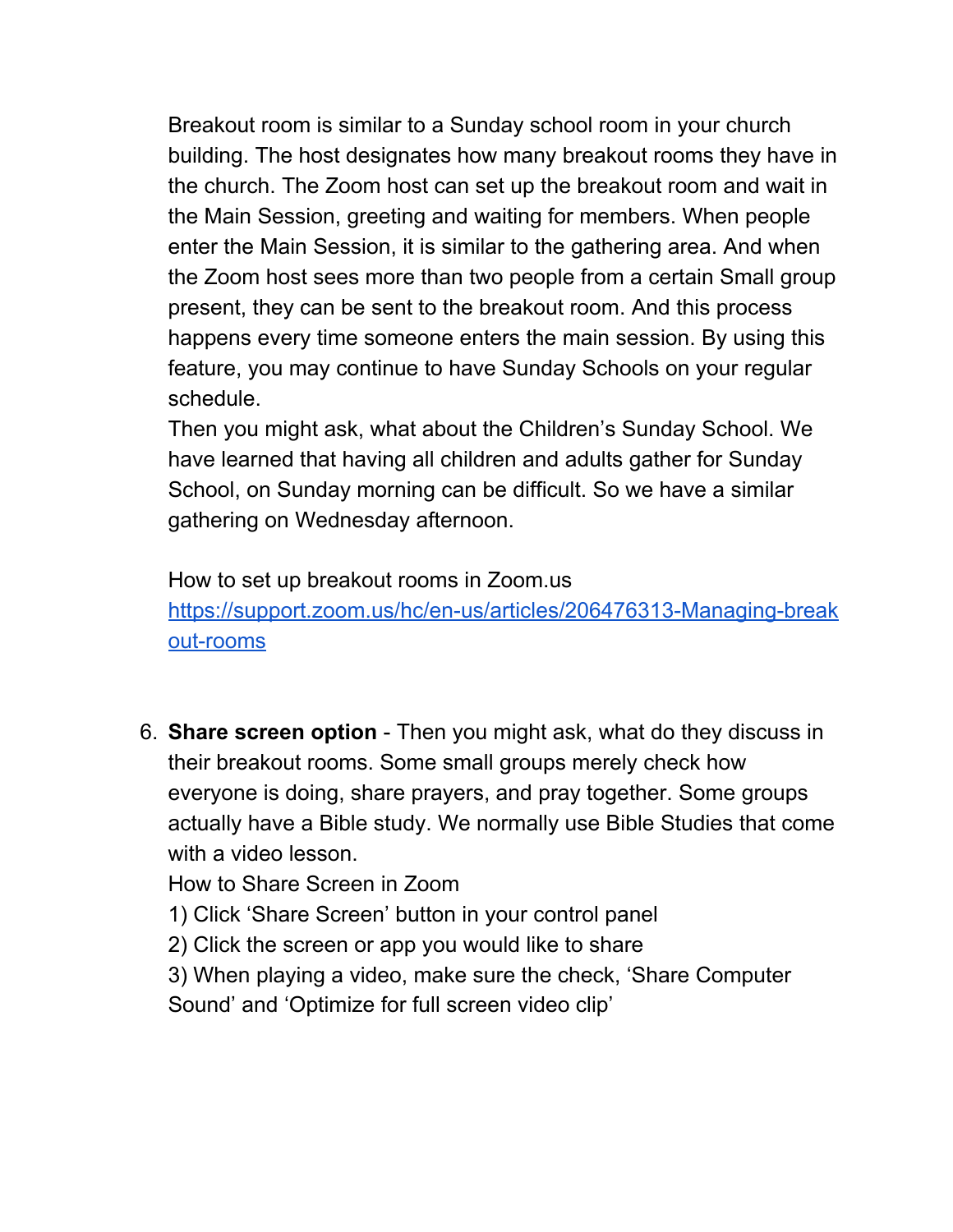| $\bullet$ 0 0                                                                                                                                                                                                                                                                                                                                                                                                                                                                                                                                                                                                                                                                                                                                                                                                                                                                                                              | Select a window or an application that you want to share |                     |
|----------------------------------------------------------------------------------------------------------------------------------------------------------------------------------------------------------------------------------------------------------------------------------------------------------------------------------------------------------------------------------------------------------------------------------------------------------------------------------------------------------------------------------------------------------------------------------------------------------------------------------------------------------------------------------------------------------------------------------------------------------------------------------------------------------------------------------------------------------------------------------------------------------------------------|----------------------------------------------------------|---------------------|
| <b>A man for an Angle</b><br><b>ARTIST LITTLE WAS SIDE ROOM</b><br><b>College Street</b><br>m<br><b>Bright</b><br>to highlandship<br><b>Rendered</b><br><b>MARKET</b><br>some on<br><b>THE CONSULTANCE</b><br><b>STATISTICS</b><br>۵<br>۰<br><b>MARINE</b><br><b>Service</b><br><b>Service</b><br>≘<br><b>Service Schlesworth Co.</b><br>m<br>To provide an advance to an interface and<br>the second state of the second con-<br><b>AND LOOK BELWED A PASSAGE I</b><br>Desktop 1                                                                                                                                                                                                                                                                                                                                                                                                                                          | iPhone/iPad                                              |                     |
| THEN  I PROTECT ANNUAL LINEAR 1 DOMEST & BANK 1 LINEAR 1<br>$-0.01$<br>A 11 K at the highlightest and out this day, built for the first both<br><b>Pering Computer Teams During Screen Sharing</b><br>$\sim$<br>Academient Africa<br>during the further data in the first details are the replaced of<br>and come that when you come and some to price the more.<br><b>Barnette</b><br><b>Brown and State Countries</b><br><b>A new years and marked for first the Protocol as delivery man during</b><br><b>Construction</b><br><b><i><u>P.O. Box 200 Inc. President and Con-</u></i></b><br><b>STATISTICS</b><br><b>Brand of Construction Construction</b><br><b>Carl Advised</b><br><b>MOTORFILM</b><br>$\sim$<br>Ë<br>is not the trace and in expected the particles for expected to the state in the or-<br>$- - - -$<br>$\sim$<br>1. The state and all character in the design top and<br>Google Chrome - Sharing Co |                                                          |                     |
| Share computer sound<br>∢                                                                                                                                                                                                                                                                                                                                                                                                                                                                                                                                                                                                                                                                                                                                                                                                                                                                                                  | Optimize for full-screen video clip                      | <b>Share Screen</b> |

By using the Share Screen feature, the leader of the group can play the video lesson, and the members can discuss and share their thoughts after the lesson. For our Children Sunday School, our Director of NextGen records a lesson for each week. In the main session, they play the recorded lesson and get a chance to get together with their Sunday School class through the breakout room session.

Sharing after the meeting

7. **Recording your zoom** - In order to enable recording, you will have to go to your Zoom profile and allow recording. Instead of using the cloud, there is an option to save the recording on your local drive.

I would advise recording a small group gathering for the ones who missed the gathering. Rather using the record feature like a webinar will be recommended. For example, if you can start the meeting, and record yourself leading a Bible study. Or you can invite one or two members or anyone in particular professions, who can join and discuss a certain topic while you record it. In that case, invite them to